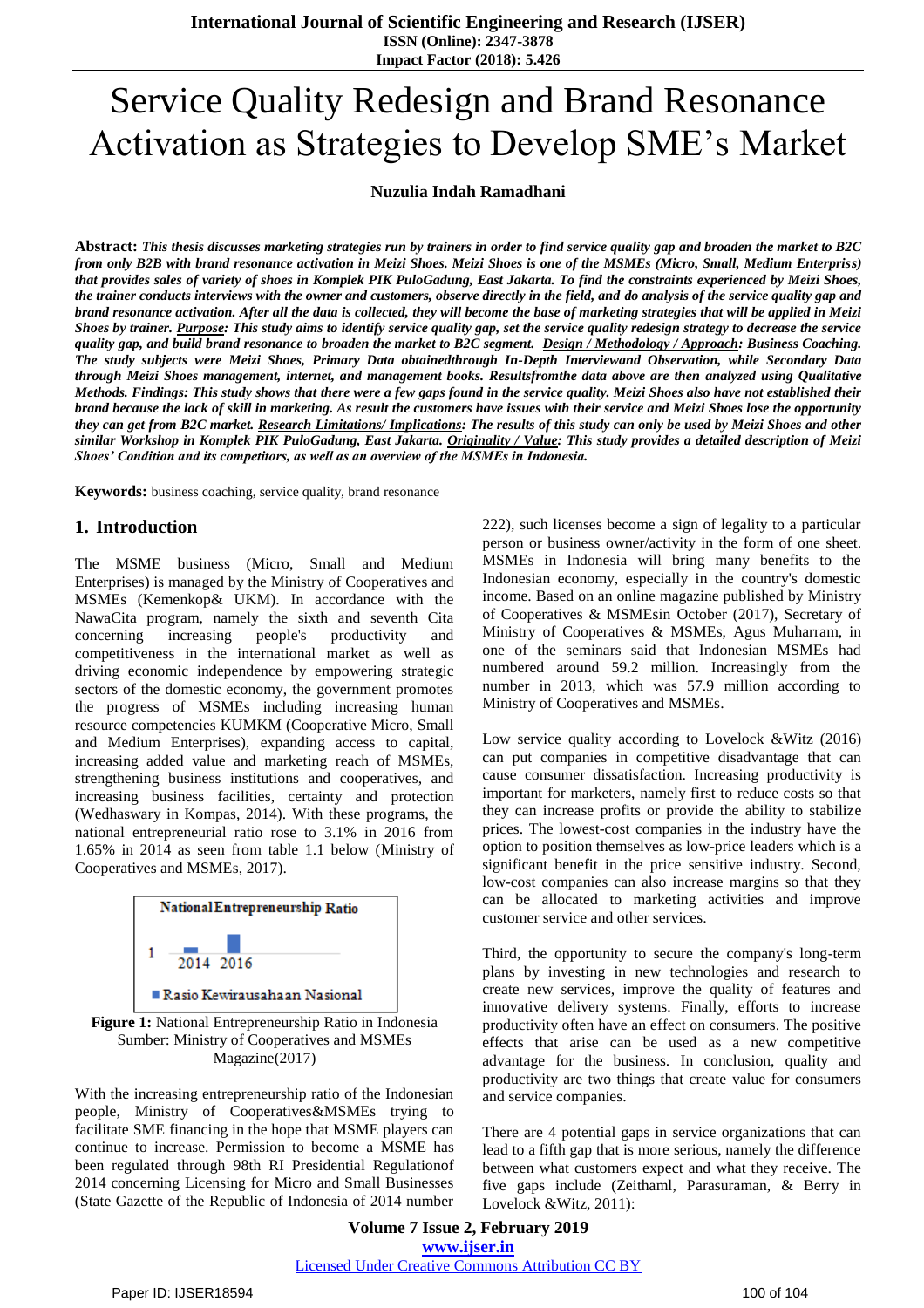- 1) Knowledge Gap is the difference between what management trusts as consumer expectations and actual consumer expectations and needs.
- 2) The Policy Gap / Standard Gap or gap in policy is management's understanding of consumer expectations with quality standards in the services provided. This gap is named the policy gap because management makes decisions in the form of rules that are deliberately made to not meet consumer expectations due to cost and feasibility considerations.
- 3) The Delivery Gap or gap in service is the difference between a particular service standard and the actual performance performed by the service team and service operations based on that standard.
- 4) The Communications Gap or communication gap is the difference between what is communicated by the company and what is actually given to consumers. This gap is caused by two sub-gaps, namely internal communication that differs between what is advertised by the company and what is considered by sales staff as the level of features, performance, and service quality of the product with what is actually given by the company. Second, promising more than what the company can afford due to advertising and sales staff who are judged to be successful based on the sales transactions they can produce makes them tend to overestimate promises.
- 5) The Perceptions Gap is the difference between the actual services provided to what consumers feel has been given due to a lack of consumers' ability to evaluate service quality properly.
- 6) The Service Quality Gap is the difference between consumer expectations of services provided with their perceptions of services received. This gap is the most important.



**Figure 2:** Service Quality Gap Model Source: Parasuraman et al (1985)

Gap number 6 is the most important gap so the main goal that needs to be achieved is to improve the quality of service to close or reduce the gap as best as possible. To achieve this, service companies need to first close 1-5 gaps.

According to Forbes Asia (2015), with the increase in online shopper, the purchase of apparel and footwear will increase more than electronic purchases thus creating opportunities for B2C footwear business through online platforms."The world is now unlimited, no longer limited by time and space. If not implementing e-commerce marketing, our SMEs will be crushed.", Ministry of Cooperatives & MSMEsAgus Muharram (2017).

One of the MSMEs that also experienced the challenge of improving service quality and penetrating digital market was Meizi Shoes. Meizi Shoes is a custom shoe production that serves B2B and is owned by Meizi since 2010.Meizi Shoes is now a custom shoe shop for several online brands such as Meyfah, Claymore, and DeVelvet. Most of these brands sell their products online and even markets their products to the well-known e-commerce in Asia, Zalora Indonesia.

The problem is that they currently want to expand to new market, B2C. However, they aren't sure whether they have the capacity to do so. Therefore, it's crucial froMeizi Shoes to identify the service gap in their B2B segment in order to know what to improve. Then, after closing the service quality gaps they can readily serve B2Csegment as their new market. These will be the focus of this business coaching research.

# **2. Framework**

#### **a) MSMEs Internal Analysis**

- Meizi Shoes Vision
- Meizi Shoes Mission
- Organizational Structure of Meizi Shoes
- Business Process of Meizi Shoes
- Business Model Canvas Analysis
- Business model canvas is used by organizations to create, channel, and capture the values of a business (Osterwalder et al, 2010).The business model canvas has several elements namely customer segmentation, value proposition, channels, customer relationships, revenue streams, key resources, key activities, key partnerships, and cost structure.
- Segmentation, Targeting, and Positioning (STP) Analysis
- According to Bonoma& Shapiro (in Kotler & Keller, 2000), segmentation variables for the business market (B2B) are based on demographics, operating variables, purchasing approaches, situational factors, and personal characteristics.
- Marketing Mix Analysis
	- Also known as 4P: product, price, place, and promotion. According to Perreault & McCarthy (2002), the marketing mix is included in the marketing strategy as a variable that can meet customer satisfaction.

## **b) MSMEs External Analysis**

Porter's Five Forces Analysis

 The Five Forces Porter's Framework states that competitive pressure on companies in the industry comes from five sources. These include (1) competition from rival, (2) competition from prospective new entrants to the industry, (3) competition from substitute product, (4) supplier bargaining power, and (5) customer bargaining power (Thompsonetal., 2014).

SWOT Analysis

 SWOT analysis consists of strengths, weaknesses, opportunities, and threats that can provide a basis for developing strategies to harness the strength of the company, overcome weaknesses, aim to capture the best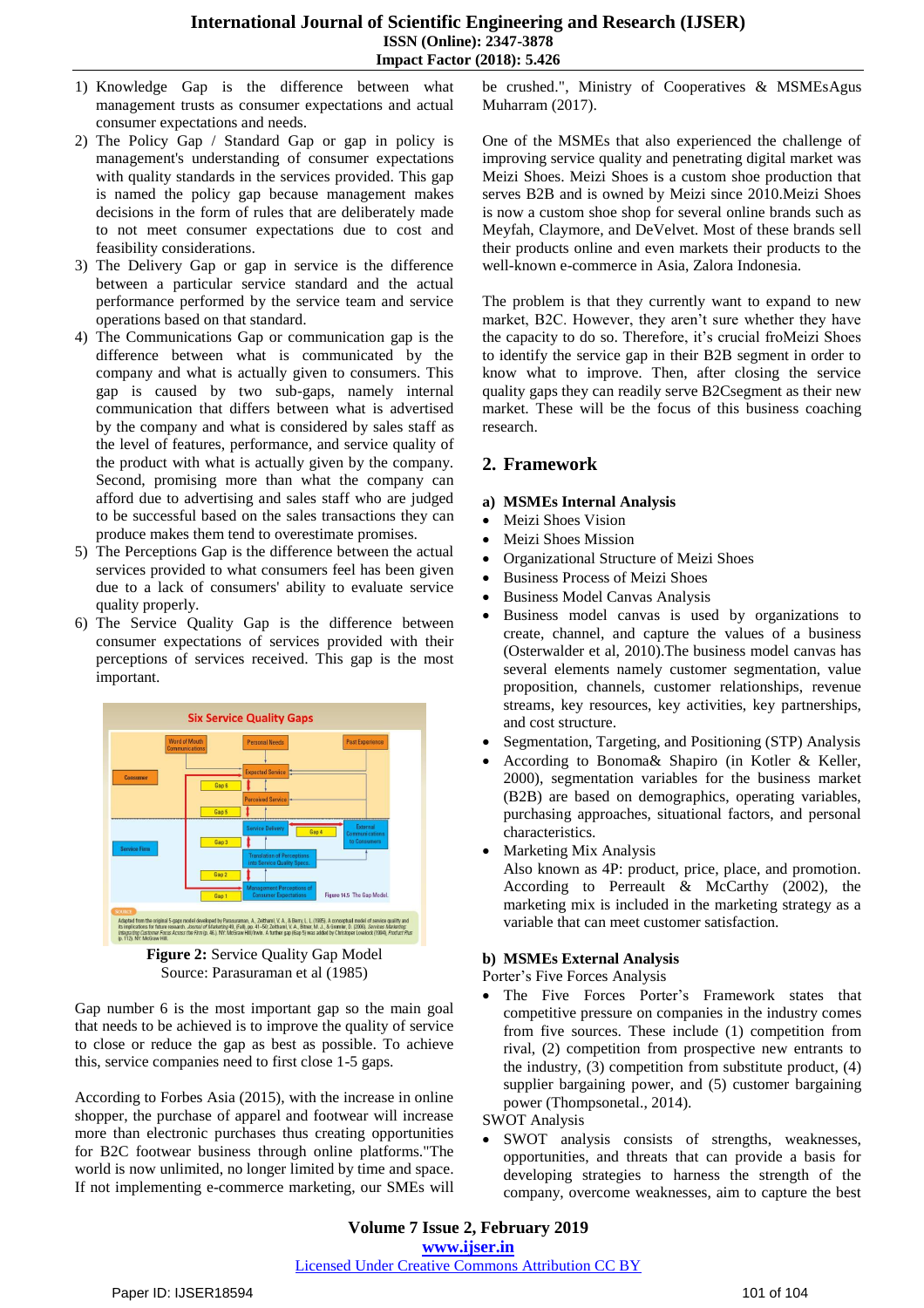opportunities for the company, and survive the threat of competition and the macro environment (Thompson et al, 2014).

GAP Analysis

- Gap Analysis is the difference between actual and ideal conditions that occur in a business through identification of STP, BMC, and SWOT analysis.
- Pareto Analysis
- After identifying the existing problems, the score is based on the level of urgency and readiness of MSMEs to solve the problem. After that,the order of solved problems are ordered from highest to lowest score.

# **3. Methodology**

The subject of this research is a MSME in PuloGadung, Jakarta called Meizi Shoes. They're a manufacture focusing on shoe production. Meizi Shoes started from 2010 and until now had served hundreds of clients mostly from Jakarta. The main source for this research is the owner Meizi and his eight staffs.

Business coaching is done with qualitative research. With this method, we can explore and understand information comprehensively from the overall problem situation (Malhotra, 2010). In qualitative research, the data is divided into two parts which are Primary Data and Secondary Data. In this study the author used both types of data. Author collected primary data through depth interviews, observations and the company's documents. While the secondary data are collected from various sources.

The author interviewed the owners and employees of Meizi Shoes in a semi-structured manner. Through observation, the author got information that Meizi Shoes made a shoemaking workshop as well as a small shop.

## **1) In-Depth Interview**

The author conducted a few meetings with the owner and staffs of Meizi Shoes to do in-depth interviews. From the interviews, the whole team from Meizi Shoes implied that there are obstacles in meeting customer's expectations especially regarding on-time delivery and communications. The interviews with the workers also implied that there is lack of control and standard in making the shoes, so the quality is not standardized. The owner explained that he also acts as account executive, sales and operation head. He never did a marketing strategy other than making catalog of shoes that is no longer updated. Mostly his clients are connected to Meizi Shoes through word of mouth. The owner said that they want to expand and make their own brand segmented to B2C market to stabilize the productivity and income.

## **2) Observation**

From the observation, author found out that the workers aren't always available in the workshop because they can work from home, which also causing the lack of control in the quality of the shoes produced. The author also noticed that the workshop also serves as a warehouse for the shoes before they're delivered to customers.

# **3) Internal Data**

The data from Meizi Shoes used in this research includes organization data such as organization structure, customer data such as their business profile and orders, and financial data such as orders and costs report.

# **4) External Data**

The external data used in this business coaching is several managements, marketing, business books, and regulations from government regarding to MSMEs. The books are used as a theoretical foundation and analyze the findings to solve the identified problems.

This qualitative research serve the purpose such as describing, discussing, and explaining the meaning of a pattern that arises from interviews or data gathered (Malhotra, 2010). There are three steps to analyze data:

- 1) Data Reduction
- 2) Data Presentation
- 3) Taking Conclusions and Data Analysis

# **4. Findings**

# **1) Business Model Canvas (BMC) Analysis**

Based on the results of the Business Model Canvas analysis, it can be seen that the value proposition is still not optimal due to the inadequate efforts of customer relationships and channels. Then, revenue stream only relies on the B2B business that is being undertaken. After discussions with the owner ofMeizi Shoes, they agreed to explore the B2C market to increase profit. To increase the value proposition offered to B2C consumers, a branding strategy is needed with a brand resonance model to build a reputation and target the right market.Therefore,author identify the expectations of Meizi Shoes' customer with the service quality gap framework so that Meizi Shoes could improve their service and value proposition.

#### **2) Segmentation, Targeting, and Positioning (STP) Analysis**

Based on the results of interviews with the owners, Meizi Shoes segmentation is demographically serving MSMEs that sell women's shoes in the Jabodetabek area. MeiziShoes sets a minimum order of 10 pairs and targets clients who want competitive prices, good sewing quality, and do not focus on excellent service quality. The situation is not urgent, and the amount is large. There are several types of target markets for B2B, including single segment concentration, which focuses on one market and one product, selective specialization, which is to sell products that are specialized for each appropriate consumer group, product specialization which is producing one product for a different market, market specialization namely selling various products in one market, and full market coverage, namely selling various products for various markets (Kotler & Keller, 2000). In accordance with these types, Meizi Shoes itself is included in product specialization, because of its concentration on the production of shoes for different markets such as daily shoes, dance shoes and wedding shoes.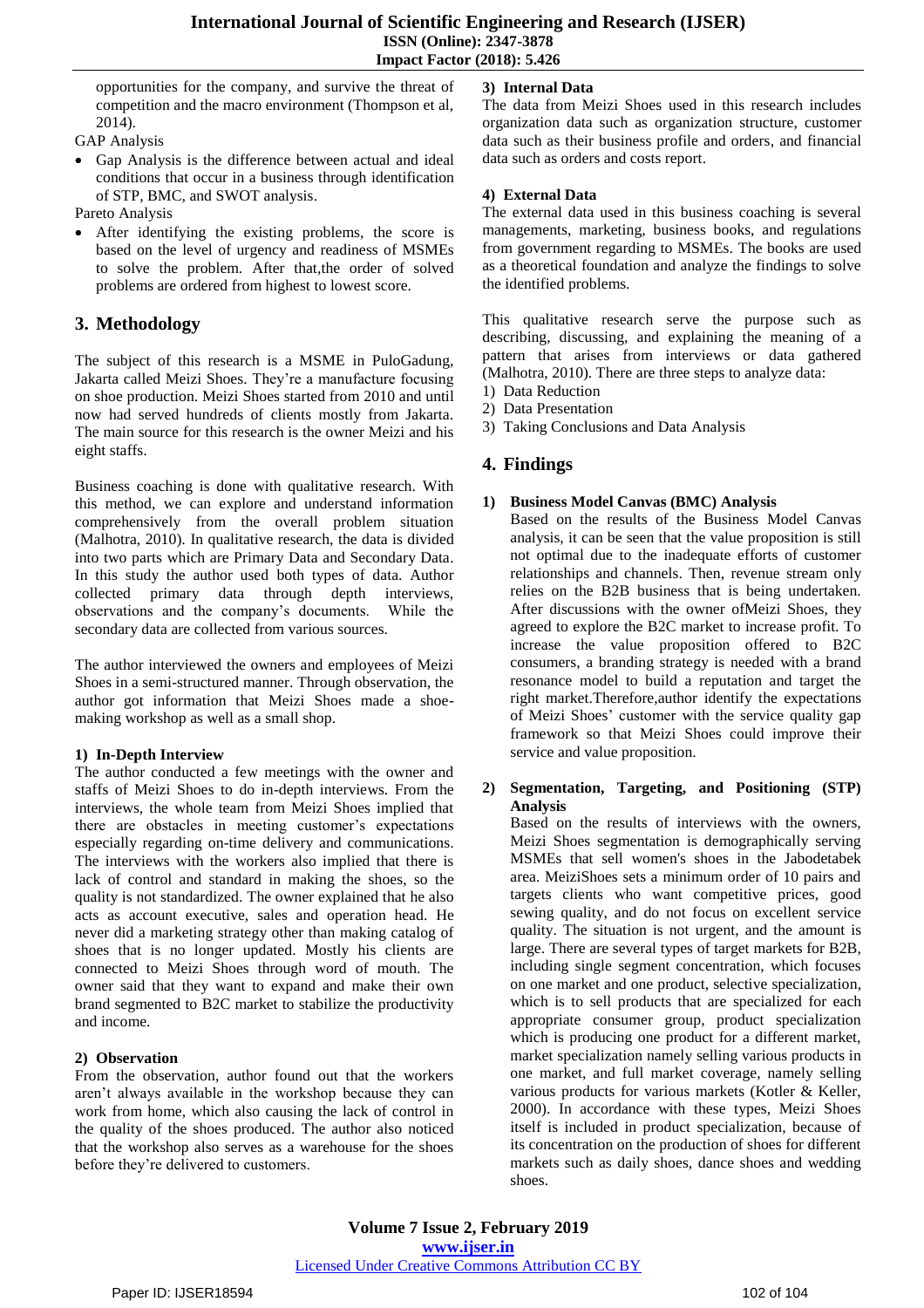#### **International Journal of Scientific Engineering and Research (IJSER) ISSN (Online): 2347-3878 Impact Factor (2018): 5.426**

Meizi Shoes positions its products as quality shoes in terms of stitching as well as materials, but keeps prices affordable. Meizi Shoes' commitment to maintaining consumer trust is demonstrated by not producing the same items for two different brands in order to maintain integrity. However, the positioning of Meizi Shoes has not yet been communicated through logos, slogans and other elements to enhance the branding of Meizi Shoes. The development of positioning statement or value proposition plays an important role in product design, where positioning will determine how the product is distinguished from its competitors (Kotler & Keller, 2000).

## **3) Marketing Mix Analysis**

The aspects of 4PsMeizi Shoes support the target market that will be targeted, among others, Meizi Shoes products that are of quality in terms of stitches and materials, Meizi Shoes location is strategically located in the front block, and the price is competitive. But there are shortcomings in promotions that only rely on word of mouth. This will especially hinder MeiziShoes's efforts to target the B2C market.

There are several strategies that can be done to optimize 4Ps. Determining the right strategy for B2B clients can be done by knowing the gaps that exist in service quality. To sell products on the B2C market, a branding strategy is needed with brand resonance that also includes aspects of features, benefits, and brand quality.

**Figure 2:** Marketing Mix Analysis of Segmentation and Target Market

| <b>Marketing Mix Elements</b> | Supportive | Obstructive |
|-------------------------------|------------|-------------|
| Product                       |            |             |
| Place                         |            |             |
| Promotion                     |            |             |
| Price                         |            |             |

Source: Author's Analysis (2018)

Strengths, Weaknesses, Opportunities, and Threats (SWOT) and TOWS Analysis

Meizi Shoes should focus on its weaknesses. The weaknesses arelow servicequality especially in delivery time and not ontime, they do not have a brandingstrategy inofflineoronlinechannels.

# **5. Conclusion**

Based on the results of the analysis on UKM Meizi Shoes and the business coaching activities that have been conducted, it can be concluded that the existing and assisted problems are improved, among others 1) Identifying the gap in business to business service quality according to the service quality gap framework 2) Service Quality Redesign Strategy to reduce Service Quality Gap 3) Brand Resonance Activation Strategy to develop the B2C market.

1) Identify the gap in business to business service quality according to the service quality gap framework

The occurring gaps are policy gap, delivery gap, external communication, perception gap, and service quality gap.

- 2) Service Quality Redesign strategy to reduce service quality gap
	- Closing the policy gap is done by changing the business process in Meizi Shoes. Before, when accepting order the owner does not check the capacity of the production. He doesn't calculate the operation flow so the order can be late to be produced. Now the process is adjusted and the owner must first make sure that the production can be done on time.



**Figure 3:** Business Process of Meizi Shoes Source: Author's Analysis (2018)

- Closing the delivery gap by standardizing the quality of production. In order to achieve the standard, they no longer can work from home. The owner also train the workers regularly.
- Closing communication gap by ensuring smooth internal and external communication. Since the workers must work in the workshop now, the communication is smoother and faster and can prevent miss communication.
- Closing the perception gap by explaining the realization of services after the service is completed (tangibilize service).
- 3) Build Brand Resonance for market development into the B2C segment

Form a brand resonance to build the B2C Meizi Shoes brand by creating logos, Instagram and Tokopedia to follow the brand resonance steps from brand salience, imagery, performance, feelings, and judgments. The target market of Meizi Shoes is millennials with cheerful and FOMO characteristic so the brand that is built is adjusted to that target.



**Figure 4** Meizi Shoes Logo **Source:** Processed by author (2018)

# **Acknowledgement**

The authorwishtothank Mrs. Ahdia Amini, Mrs. Nikita Puspita, and Mr. Eka Hadyan Prasetya.

# **References**

- [1] Kotler, P., & Kevin Lane Keller. (2000). Marketing Millenium Edition. Prentice-Hall. [https://doi.org/10.1016/0024-6301\(90\)90145-T](https://doi.org/10.1016/0024-6301(90)90145-T)
- [2] \_\_\_\_\_. (2017). KUKM TanpaDigitalisasi Akan Ketinggalan. Kemenkop UKM